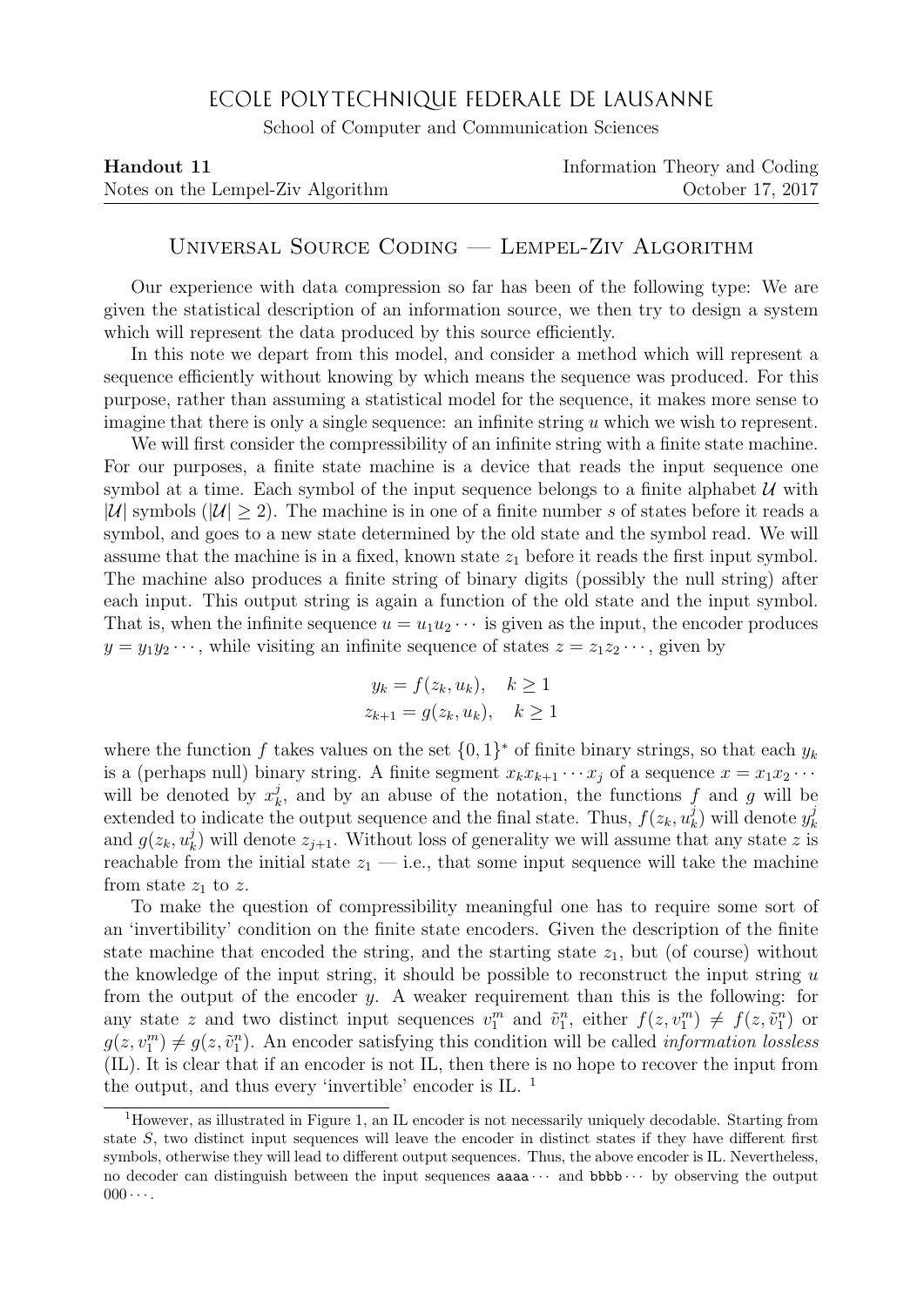

A finite state machine with three states  $S$ ,  $A$  and  $B$ . The notation i /*output* means that the machine produces *output* in response to the input i.  $\lambda$  denotes the null output.

Figure 1: An IL encoder which is not uniquely decodable.

We will first derive a lower bound to the the number of bits per input symbol *any* IL encoder will produce when encoding a string u. This lower bound will even apply to IL encoders which may have been designed with the advance knowledge about  $u$ . We will then show that a particular algorithm (the Lempel-Ziv algorithm) the design of which *does not* depend on  $u$ , does as well as this lower bound. That is to say, a machine that implements the LZ algorithm will compete well against any IL machine in compressing any u. (However, note that a machine that implements LZ will not be a finite state machine. The point is to show that  $LZ$  performs well — we are not interested in the fairness of the competition.)

We can now define the compressibility of an infinite string  $u$ . Given an IL encoder E, the compression ratio for the initial n symbols  $u_1^n$  of u with respect to this encoder is defined by

$$
\rho_E(u_1^n) = \frac{1}{n} \operatorname{length}(y_1^n),
$$

where length $(y_1^n)$  is the length of the binary sequence  $y_1^n$ . (Note that since each  $y_i$  is a possibly null binary string  $\text{length}(y_1^n)$  may be more or less than n.) The minimum of  $\rho_E(u_1^n)$  over the set of all IL encoders E with s or less states is denoted by  $\rho_s(u_1^n)$ . Observe that  $\rho_s(u_1^n) \leq \lceil \log_2 |\mathcal{U}| \rceil$ . The compressibility of u with respect to the class of IL encoders with s or less states is then defined as

$$
\rho_s(u) = \limsup_{n \to \infty} \rho_s(u_1^n).
$$

Finally the compressibility of u with respect to IL encoders (or simply the *compressibility*) is defined as

$$
\rho(u) = \lim_{s \to \infty} \rho_s(u).
$$

Note that since  $\rho_s(u)$  is non-increasing in s, the limit indeed exists.

Let us define  $m^*(u_1^n)$  as the maximum number of distinct strings that  $u_1^n$  can be parsed into, including the null string. (Note that  $m^*(u_1^n) \geq 1$ .) It turns out that  $m^*(u_1^n)$  plays a fundamental role in the compressibility of  $u$ .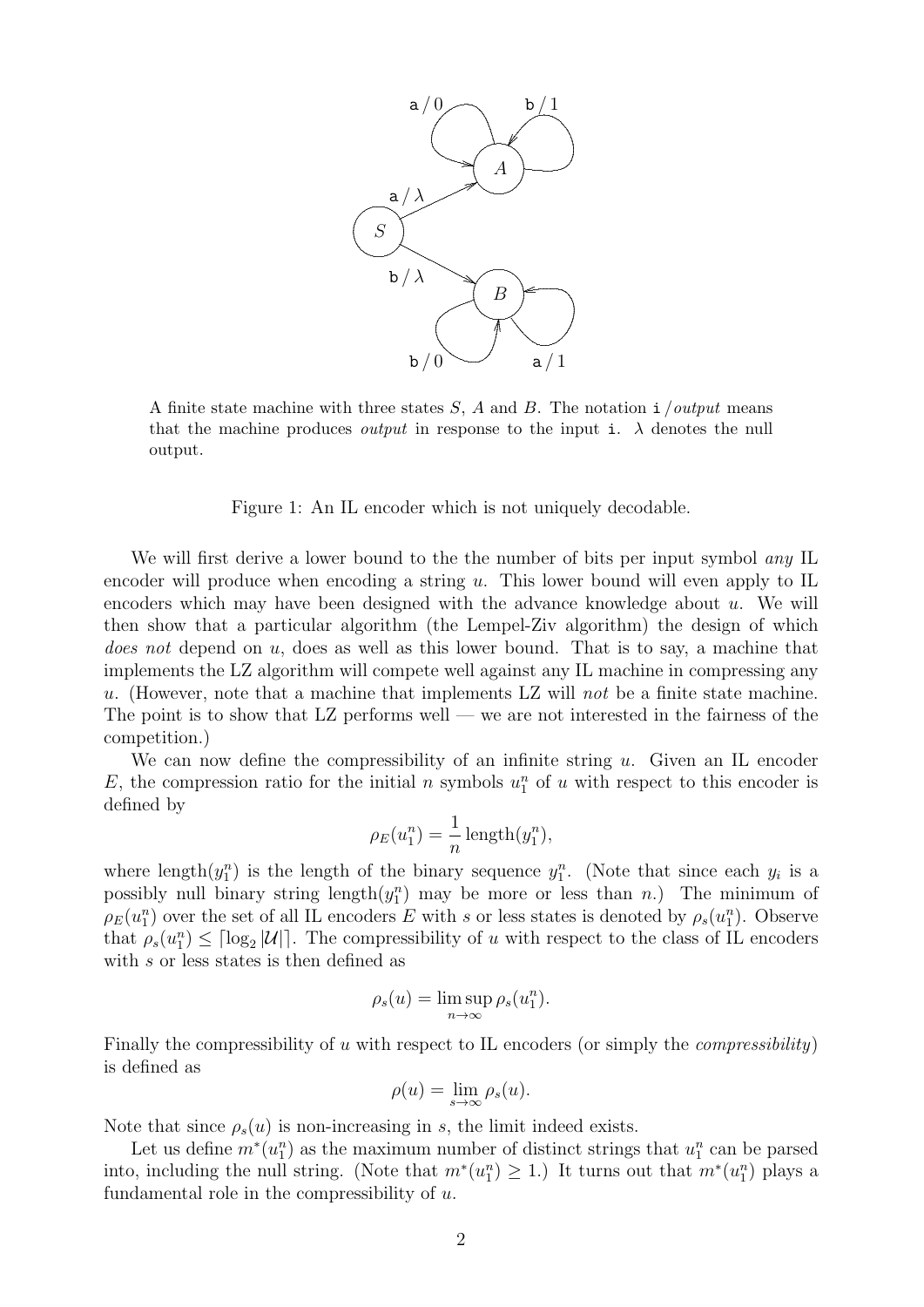Before proceeding further, let us note that  $m^*(u_1^n)$  is sublinear in n:

**Lemma 1.** For any sequence u,  $\lim_{n\to\infty} m^*(u_1^n)/n = 0$ .

*Proof.* Let  $v_1, \ldots, v_{m^*}$  be a distinct parsing of  $u_1^n$  with  $m^* = m^*(u_1^n)$ . For any  $k \ge 1$ , the number of strings with length  $k-1$  or fewer is  $1+|\mathcal{U}|+\cdots+|\mathcal{U}|^{k-1} < |\mathcal{U}|^k$ . Thus, among the  $v_i$ 's at least  $m^* - |\mathcal{U}|^k$  of them are of length k or more, and consequently  $n > k[m^* - |\mathcal{U}|^k]$ . Thus, for any  $k$ ,

$$
0 \le \lim_{n \to \infty} \frac{1}{n} m^*(u_1^n) \le \lim_{n \to \infty} \frac{1}{n} [n/k + |\mathcal{U}|^k] = 1/k.
$$

As k is arbitrary the lemma follows.

We will also need to the following fact:

**Lemma 2.** Suppose  $v_1, \ldots, v_m$  are binary strings, with no string occurring more than k times. Then, writing  $m = \sum_{i=0}^{j-1} k2^i + r$  with  $0 \le r < k2^j$ , we have  $\sum_{i=1}^{m} \text{length}(v_i) \ge$  $k\sum_{i=0}^{j-1} i2^i + rj.$ 

Proof. The set of binary strings ordered in increasing length consists of: 1 string of length 0, 2 strings of length 1, ...,  $2^i$  strings of length i, .... The shortest total length for the  $v_i$ 's will be attained if the  $v_i$ 's are chosen by traversing the set of all binary strings in increasing length, each string repeated k times, until all strings of length  $j - 1$  or less are repeated k times, and we are left to find  $0 \le r < k2<sup>j</sup>$  strings, which are chosen from the set of strings of length j. The lower bound in the lemma is precisely the total length of this optimal collection.  $\Box$ 

**Lemma 3.** Suppose  $v_1, \ldots, v_m$  are binary strings, with no string occurring more than k times. Then,

$$
\sum_{i=1}^{m} \text{length}(v_i) \ge m \log_2 \frac{m}{8k}.\tag{1}
$$

*Proof.* Noting that  $\sum_{i=0}^{j-1} 2^i = 2^j - 1$  and  $\sum_{i=0}^{j-1} i2^i = (j-2)2^j + 2$ , the previous lemma states: writing  $m = k2^j - k + r$  with  $0 \le r < k2^j$ , the total length of the  $v_i$ 's is lower bounded by

$$
k((j-2)2j+2) + rj = (j-2)m + kj + 2r \ge (j-2)m.
$$

As  $r < k2<sup>j</sup>$ , we have  $m < k(2<sup>j+1</sup> - 1)$ . Rearranging, we get  $2<sup>j+1</sup> > 1 + m/k > m/k$ , and thus  $j - 2 > \log \frac{m}{8k}$ . П

Now we can state the following

Theorem 1. For any IL-encoder with s states,

$$
length(y_1^n) \ge m^*(u_1^n) \log_2 \frac{m^*(u_1^n)}{8s^2}.
$$
\n(2)

*Proof.* Let  $u_1^n$  be parsed into  $m^* = m^*(u_1^n)$  distinct words,  $u = v_1 \ldots v_{m^*}$ . Let  $s_i$  denote the state the machine is in just before reading  $v_i$ , and  $s_{i+1}$  the state the machine is in after reading  $v_i$ . Let  $t_i$  be the binary string the machine outputs while digesting  $v_i$ , so that  $y_1^n = t_1 t_2 \dots t_{m*}$ 

Note that no binary string t can occur more than  $s^2$  times among the  $t_i$ 's. Indeed, suppose to the contrary the binary string t occurs more than  $s^2$  times among the  $t_i$ 's. Consider the  $v_i$ 's for which  $t_i = t$ . Since there are only  $s^2$  distinct values of  $(s_i \rightarrow s_{i+1}),$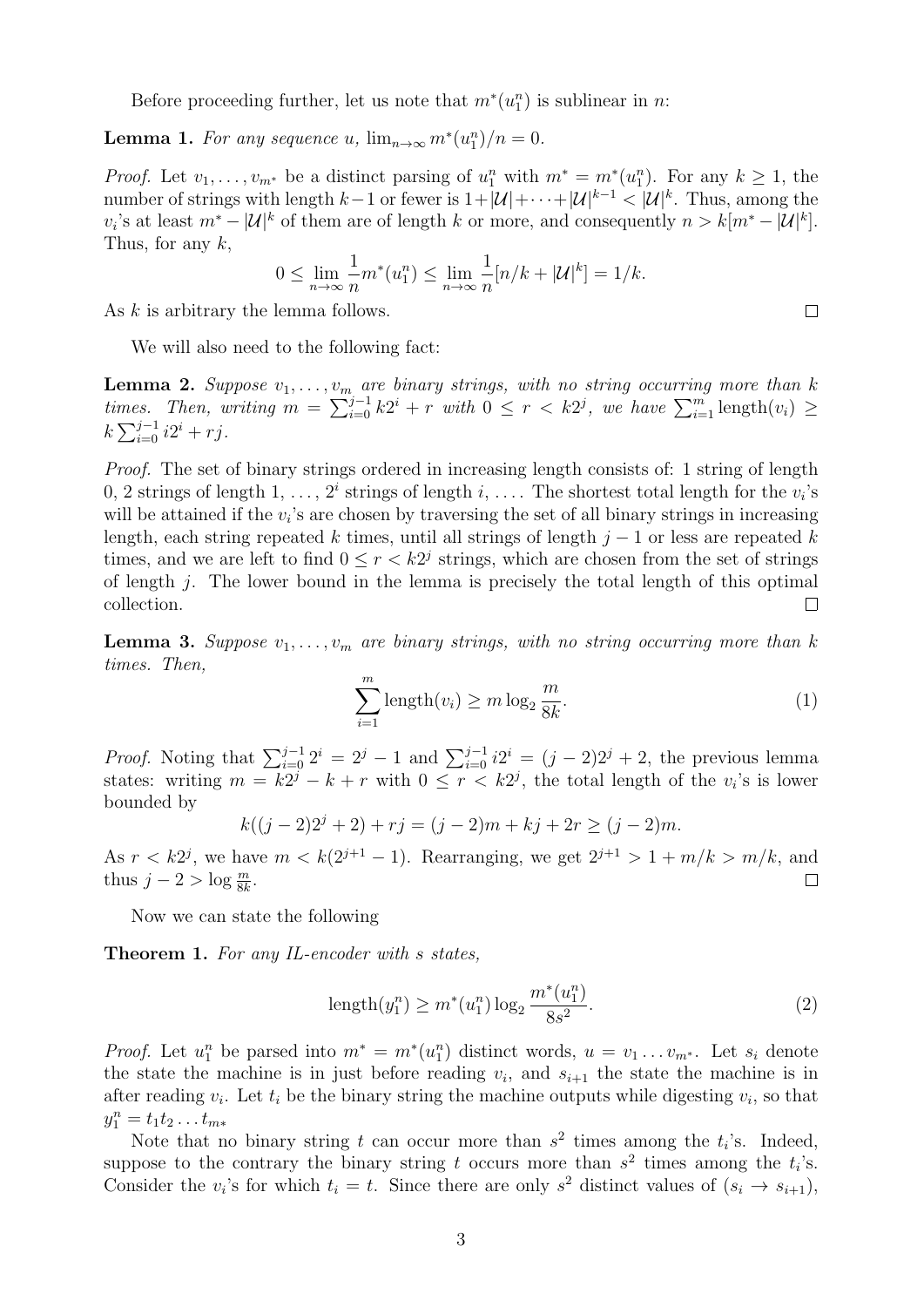we will find  $v_i$  and  $v_j$  for  $t_i = t_j = t$ ,  $s_i = s_j = z$  and  $s_{i+1} = s_{j+1} = z'$ . As  $v_i \neq v_j$ , this contradicts the machine being IL.

As the collection  $t_1, \ldots, t_{m^*}$  satisfies the conditions of Lemma 3 with  $k = s^2$ , we get

length
$$
(y_1^n)
$$
 =  $\sum_{i=1}^{m^*}$  length $(t_i) \ge m^* \log \frac{m^*}{8s^2}$ .

Using Lemma 1 and (2), we see that

$$
\rho_s(u) \ge \limsup_{n \to \infty} \frac{1}{n} m^*(u_1^n) \log_2(m^*(u_1^n)/(8s^2))
$$
  
= 
$$
\limsup_{n \to \infty} \frac{1}{n} m^*(u_1^n) \log_2 m^*(u_1^n) - \lim_{n \to \infty} \frac{1}{n} m^*(u_1^n) \log_2(8s^2)
$$
  
= 
$$
\limsup_{n \to \infty} \frac{1}{n} m^*(u_1^n) \log_2 m^*(u_1^n)
$$

and since the right hand side is independent of s,

$$
\rho(u) \ge \limsup_{n \to \infty} \frac{1}{n} m^*(u_1^n) \log_2 m^*(u_1^n). \tag{3}
$$

Now, let us describe the Lempel-Ziv algorithm. The algorithm proceeds by generating a dictionary for the source and constantly updating it. It starts up with a dictionary just consisting of the words of length 1, and operates in the following manner: When the dictionary has D words, each of its words is assigned a binary codeword of length  $\lceil \log_2 D \rceil$ in lexicographic order. When a word in the dictionary is recognized in the input sequence, the encoder generates the binary codeword of that word on its output, and enlarges the dictionary by replacing the just recognized word with all its single letter extensions. The dictionary can be represented as a tree, whose leaves are the current dictionary entries. Figure 2 shows an example of the operation of the algorithm. Since the recognized words are encoded before the dictionary is modified, the decoder can keep track of the encoder's operation. Suppose that the algorithm parses the sequence  $u_1^n$  into  $m(u_1^n)$  words  $v_1, \ldots,$  $v_m$ . Then we can write:

$$
u_1^n = \lambda v_1 v_2 \cdots v_m,
$$

where  $\lambda$  denotes the null sequence. By construction, the first  $m-1$  of the parses are distinct. (The last word  $v_m$  may not be distinct from the others.) If we concatenate the last two parses, and count in  $\lambda$  we get a parsing of  $u_1^n$  into  $m(u_1^n)$  distinct words. Thus  $m(u_1^n) \leq m^*(u_1^n)$ . Since each parse extends the dictionary by  $|\mathcal{U}| - 1$  entries, the size of the dictionary at the end of parsing  $u_1^n$  is

$$
1 + (|\mathcal{U}| - 1)m(u_1^n) \le 1 + (|\mathcal{U}| - 1)m^*(u_1^n) \le |\mathcal{U}|m^*(u_1^n).
$$

Thus, the number of bits  $L(u_1^n)$  the LZ algorithm emits after seeing  $u_1^n$  is upper bounded by

$$
m(u_1^n) \lceil \log_2(|\mathcal{U}| m^*(u_1^n)) \rceil \le m(u_1^n) \log_2(2|\mathcal{U}| m^*(u_1^n)) \le m^*(u_1^n) \log_2(2|\mathcal{U}| m^*(u_1^n)).
$$

Dividing by n, and taking the lim sup as n gets large we see

$$
\limsup_{n \to \infty} \frac{1}{n} L(u_1^n) \le \limsup_{n \to \infty} \frac{1}{n} m^*(u_1^n) [\log_2 m^*(u_1^n) + \log_2(2|\mathcal{U}|)]
$$
  
= 
$$
\limsup_{n \to \infty} \frac{1}{n} m^*(u_1^n) \log_2 m^*(u_1^n)
$$